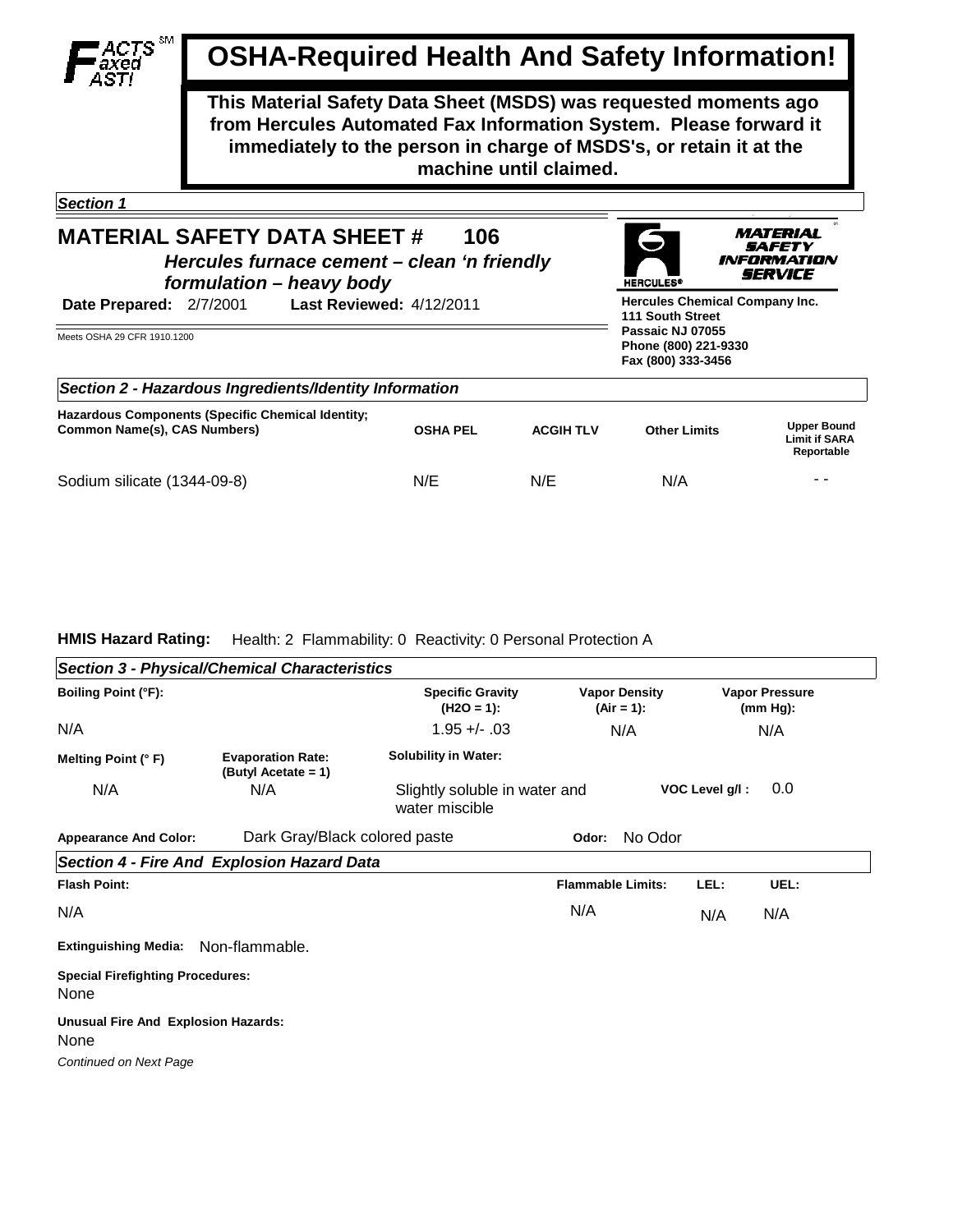## *Section 5 - Reactivity Data*

| Stability: Stable                        | <b>Conditions To Avoid:</b> | <b>None</b>                                               |  |  |  |
|------------------------------------------|-----------------------------|-----------------------------------------------------------|--|--|--|
| Incompatability<br>(Materials To Avoid): |                             | Product is alkaline. Avoid contact with acidic materials. |  |  |  |
| <b>Hazardous Decomposition:</b><br>None  |                             |                                                           |  |  |  |

| <b>Hazardous Polymerization:</b>                                                                                                                                     |                | Will Not Occur |         |      |                       |     |           |               |
|----------------------------------------------------------------------------------------------------------------------------------------------------------------------|----------------|----------------|---------|------|-----------------------|-----|-----------|---------------|
| Section 6 - Health Hazard Data                                                                                                                                       |                |                |         |      |                       |     |           |               |
| <b>Routes of Entry:</b>                                                                                                                                              | Inhalation N/A |                |         | Skin | Yes/Primary           |     | Ingestion | Yes/Secondary |
| <b>Health Hazards:</b>                                                                                                                                               |                |                |         |      |                       |     |           |               |
| Prolonged contact with skin can cause irritation. Contact with eyes or open abraded skin can cause severe<br>irritation with superficial destruction of skin tissue. |                |                |         |      |                       |     |           |               |
| Carcinogenicity:                                                                                                                                                     | <b>NTP</b>     | NO.            | IARC NO |      | <b>OSHA Requlated</b> | NO. |           |               |
| Signs And Symptoms of Exposure:                                                                                                                                      |                |                |         |      |                       |     |           |               |

Will cause skin irritation on continued contact.

**Medical Conditions Generally Aggravated By Exposure:**

None known.

**Emergency And First Aid Procedures:**

Ingestion: Do not induce vomiting, dilute with water or milk, get medical attention. Skin: Wash thoroughly with water. Eyes: Flush the material out immediately with plenty of water for at least 15 minutes holding eyelids apart to ensure complete irrigation of all eye and lid tissue. Get medical attention.

*Continued on Next Page*